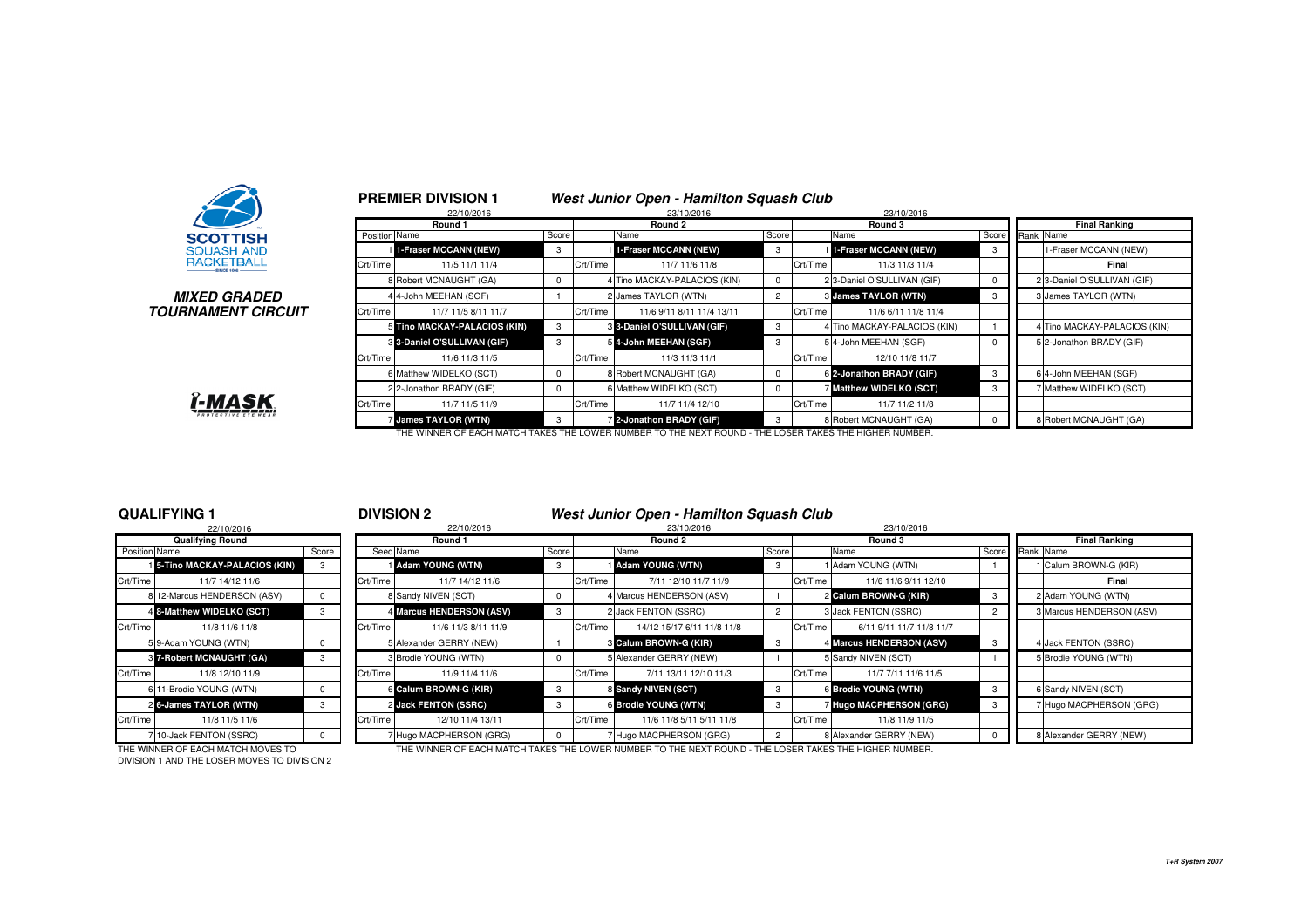### **QUALIFYING 2**

| 22/10/2016                |                                                                                                                                                               |          |
|---------------------------|---------------------------------------------------------------------------------------------------------------------------------------------------------------|----------|
| <b>Qualifying Round</b>   |                                                                                                                                                               |          |
|                           | Score                                                                                                                                                         | Seed     |
| 13-Ruairi MCGETTIGAN (GA) | 0                                                                                                                                                             |          |
| Walkover                  |                                                                                                                                                               | Crt/Time |
|                           | 3                                                                                                                                                             | 8        |
|                           | $\overline{2}$                                                                                                                                                | 4        |
| 11/7 8/11 11/6 9/11 11/7  |                                                                                                                                                               | Crt/Time |
|                           | 3                                                                                                                                                             | 5        |
|                           | U                                                                                                                                                             | 3        |
| Walkover                  |                                                                                                                                                               | Crt/Time |
| 19-Sandy NIVEN (SCT)      | 3                                                                                                                                                             | 6        |
| 14-Hugo MACPHERSON (GRG)  | 3                                                                                                                                                             | 2        |
| 9/11 11/1 10/12 11/9 11/7 |                                                                                                                                                               | Crt/Time |
| 18-Beth MOGLIA (SGF)      | $\overline{c}$                                                                                                                                                |          |
|                           | Position Name<br>8 20-Alexander GERRY (NEW)<br>4 16-Huzaifah ALI (GIF)<br>5 17-Calum BROWN-G (KIR)<br>3 15-Katie GREGSON-MACLEOD (INV)<br>6<br>$\overline{2}$ |          |

| <b>QUALIFYING 2</b>                   |                |           | <b>DIVISION 3</b>             |            |          | West Junior Open - Hamilton Squash Club                                                                |       |          |                                 |  |                        |
|---------------------------------------|----------------|-----------|-------------------------------|------------|----------|--------------------------------------------------------------------------------------------------------|-------|----------|---------------------------------|--|------------------------|
| 22/10/2016                            |                |           | 22/10/2016                    |            |          | 23/10/2016                                                                                             |       |          | 23/10/2016                      |  |                        |
| <b>Qualifying Round</b>               |                |           | Round 1                       |            |          | Round 2                                                                                                |       | Round 3  |                                 |  | <b>Final Ranking</b>   |
| <b>Position Name</b>                  | Score          | Seed Name |                               | Score      |          | Name                                                                                                   | Score | Name     |                                 |  | Score Rank Name        |
| 113-Ruairi MCGETTIGAN (GA)            |                |           | Ruairi MCGETTIGAN (GA)        | $^{\circ}$ |          | <b>I Hamish BUCHANAN (GIF)</b>                                                                         |       |          | Hamish BUCHANAN (GIF)           |  | Huzaifah ALI (GIF)     |
| Crt/Time<br>Walkover                  |                | Crt/Time  | Walkover                      |            | Crt/Time | 9/11 11/8 11/9 11/7                                                                                    |       | Crt/Time | 11/5 11/6 13/11                 |  | Final                  |
| 8 20-Alexander GERRY (NEW)            |                |           | 8 Hamish BUCHANAN (GIF)       |            |          | 4 Beth MOGLIA (SGF)                                                                                    |       |          | 2 Huzaifah ALI (GIF)            |  | Hamish BUCHANAN (GIF)  |
| 4 16-Huzaifah ALI (GIF)               | $\overline{2}$ |           | 4 Beth MOGLIA (SGF)           | -3         |          | 2 Lucy MURCHIE (CRF)                                                                                   |       |          | <b>&amp; Lucy MURCHIE (CRF)</b> |  | Lucy MURCHIE (CRF)     |
| Crt/Time<br>11/7 8/11 11/6 9/11 11/7  |                | Crt/Time  | 11/7 11/5 6/11 11/6           |            | Crt/Time | 12/10 11/1 11/8                                                                                        |       | Crt/Time | 11/5 8/11 13/11 13/11           |  |                        |
| 5 17-Calum BROWN-G (KIR)              |                |           | 5 Adam HUNTER (GIF)           |            |          | 3 Huzaifah ALI (GIF)                                                                                   |       |          | 4 Beth MOGLIA (SGF)             |  | 4 Beth MOGLIA (SGF)    |
| 3 15-Katie GREGSON-MACLEOD (INV)      |                |           | 3 Huzaifah ALI (GIF)          |            |          | 5 Adam HUNTER (GIF)                                                                                    |       |          | 5 Adam HUNTER (GIF)             |  | 5 Andrew CHRUMKA (GRG) |
| Crt/Time<br>Walkover                  |                | Crt/Time  | 11/5 11/9 7/11 11/5           |            | Crt/Time | Walkover                                                                                               |       | Crt/Time | 14/12 11/8 7/11 11/9            |  |                        |
| 6 19-Sandy NIVEN (SCT)                |                |           | 6 Andrew CHRUMKA (GRG)        |            |          | 8 Ruairi MCGETTIGAN (GA)                                                                               |       |          | 6 Andrew CHRUMKA (GRG)          |  | 6 Adam HUNTER (GIF)    |
| 2 14-Hugo MACPHERSON (GRG)            | 3              |           | 2 Katie GREGSON-MACLEOD (INV) | $\Omega$   |          | 6 Andrew CHRUMKA (GRG)                                                                                 | 3     |          | Katie GREGSON-MACLEOD (INV)     |  |                        |
| 9/11 11/1 10/12 11/9 11/7<br>Crt/Time |                | Crt/Time  | Walkover                      |            | Crt/Time | Walkover                                                                                               |       | Crt/Time | No Match                        |  |                        |
| 7 18-Beth MOGLIA (SGF)                | $\overline{2}$ |           | <b>Lucy MURCHIE (CRF)</b>     | -3         |          | Katie GREGSON-MACLEOD (INV)                                                                            |       |          | 8 Ruairi MCGETTIGAN (GA)        |  |                        |
| THE WINNER OF EACH MATCH MOVES TO     |                |           |                               |            |          | THE WINNER OF EACH MATCH TAKES THE LOWER NUMBER TO THE NEXT ROUND - THE LOSER TAKES THE HIGHER NUMBER. |       |          |                                 |  |                        |

DIVISION 2 AND THE LOSER MOVES TO DIVISION 3



# ĭ-MASK

### **QUALIFYING 3**

|                      | 22/10/2016                 |      |
|----------------------|----------------------------|------|
|                      | Qualifying Round           |      |
| <b>Position Name</b> |                            | Scor |
| 1                    | 21-Adam HUNTER (GIF)       | 3    |
| Crt/Time             | 11/7 6/11 12/10 11/1       |      |
|                      | 8 28-Peter MACARI (WTN)    |      |
|                      | 4 24-Ross WADDELL (BOA)    |      |
| Crt/Time             | 11/7 2/11 11/6 13/11       |      |
| 5                    | 25-Andrew CHRUMKA (GRG)    | 3    |
|                      | 8 23-Hamish BUCHANAN (GIF) | 3    |
| Crt/Time             | 11/9 11/13 11/5 11/5       |      |
|                      | 6 27-Michael MACARI (WTN)  |      |
|                      | 2 22-Lucy MURCHIE (CRF)    | 3    |
| Crt/Time             | 13/15 11/8 11/7 11/6       |      |
| 7                    | 26-Alasdair FINDLAY (BOA)  |      |

|       | 22/10/2016                |                                                                                                                                                                                                                                                                                  |          | 23/10/2016             |                                                                                                                                                                                                                                                      | 23/10/2016                                   |                                                                                                                                                                                                                        |                               |
|-------|---------------------------|----------------------------------------------------------------------------------------------------------------------------------------------------------------------------------------------------------------------------------------------------------------------------------|----------|------------------------|------------------------------------------------------------------------------------------------------------------------------------------------------------------------------------------------------------------------------------------------------|----------------------------------------------|------------------------------------------------------------------------------------------------------------------------------------------------------------------------------------------------------------------------|-------------------------------|
|       | Round 1                   |                                                                                                                                                                                                                                                                                  |          | Round 2                |                                                                                                                                                                                                                                                      | Round 3                                      |                                                                                                                                                                                                                        | <b>Final Ranking</b>          |
| Score |                           | Score                                                                                                                                                                                                                                                                            |          | Name                   | Score                                                                                                                                                                                                                                                |                                              |                                                                                                                                                                                                                        | Score Rank Name               |
| 3     |                           | 3                                                                                                                                                                                                                                                                                |          |                        |                                                                                                                                                                                                                                                      |                                              |                                                                                                                                                                                                                        | 1 Michael MACARI (WTN)        |
|       | 11/8 11/3 11/4            |                                                                                                                                                                                                                                                                                  |          | 11/9 11/9 11/1         |                                                                                                                                                                                                                                                      | 11/4 11/9 6/11 11/13 11/6                    |                                                                                                                                                                                                                        | Final                         |
|       |                           | $\Omega$                                                                                                                                                                                                                                                                         |          |                        |                                                                                                                                                                                                                                                      |                                              |                                                                                                                                                                                                                        | 2 Kyle PENMAN (BOA)           |
|       |                           |                                                                                                                                                                                                                                                                                  |          |                        |                                                                                                                                                                                                                                                      |                                              |                                                                                                                                                                                                                        | 3 Ross WADDELL (BOA)          |
|       | 11/6 11/5 10/12 11/4      |                                                                                                                                                                                                                                                                                  | Crt/Time | 14/12 10/12 11/6 14/12 |                                                                                                                                                                                                                                                      | 11/8 9/11 10/12 11/8 11/8                    |                                                                                                                                                                                                                        |                               |
|       |                           | $\mathbf{3}$                                                                                                                                                                                                                                                                     |          |                        | -3                                                                                                                                                                                                                                                   |                                              | -3                                                                                                                                                                                                                     | 4 Alasdair FINDLAY (BOA)      |
|       |                           | 3                                                                                                                                                                                                                                                                                |          |                        |                                                                                                                                                                                                                                                      |                                              |                                                                                                                                                                                                                        | 5 Peter MACARI (WTN)          |
|       | 13/11 11/6 13/11          |                                                                                                                                                                                                                                                                                  |          | 11/6 11/8 11/9         |                                                                                                                                                                                                                                                      | 11/8 11/4 11/8                               |                                                                                                                                                                                                                        |                               |
|       |                           | $^{\circ}$                                                                                                                                                                                                                                                                       |          |                        | $\mathbf{0}$                                                                                                                                                                                                                                         |                                              |                                                                                                                                                                                                                        | 6 Gregor GERRY (NEW)          |
|       |                           | $\mathbf{3}$                                                                                                                                                                                                                                                                     |          |                        |                                                                                                                                                                                                                                                      |                                              |                                                                                                                                                                                                                        | 7 Christopher HORSBURGH (PER) |
|       | 9/11 11/8 6/11 12/10 11/8 |                                                                                                                                                                                                                                                                                  |          | 11/6 11/6 6/11 13/11   |                                                                                                                                                                                                                                                      | 11/3 11/8 5/11 11/9                          |                                                                                                                                                                                                                        |                               |
|       |                           | $\overline{2}$                                                                                                                                                                                                                                                                   |          |                        |                                                                                                                                                                                                                                                      |                                              |                                                                                                                                                                                                                        | 8 Eilidh MACKENZIE (BOA)      |
|       |                           | Seed Name<br><b>Boss WADDELL (BOA)</b><br>Crt/Time<br>8 Christopher HORSBURGH (PER)<br>4 Peter MACARI (WTN)<br>Crt/Time<br>5 Kyle PENMAN (BOA)<br>3 Michael MACARI (WTN)<br>Crt/Time<br>6 Eilidh MACKENZIE (BOA)<br>2 Alasdair FINDLAY (BOA)<br>Crt/Time<br>7 Gregor GERRY (NEW) |          | Crt/Time               | 1 Ross WADDELL (BOA)<br>Crt/Time<br>4 Kyle PENMAN (BOA)<br>2 Alasdair FINDLAY (BOA)<br><b>8 Michael MACARI (WTN)</b><br>5 Peter MACARI (WTN)<br>Crt/Time<br>8 Christopher HORSBURGH (PER)<br>6 Eilidh MACKENZIE (BOA)<br><b>7 Gregor GERRY (NEW)</b> | Crt/Time<br>Crt/Time<br>Crt/Time<br>Crt/Time | Name<br>1 Kyle PENMAN (BOA)<br>2 Michael MACARI (WTN)<br>3 Alasdair FINDLAY (BOA)<br>4 Ross WADDELL (BOA)<br>5 Peter MACARI (WTN)<br>6 Gregor GERRY (NEW)<br>7 Eilidh MACKENZIE (BOA)<br>8 Christopher HORSBURGH (PER) |                               |

THE WINNER OF EACH MATCH MOVES TO THE WINNER OF EACH MATCH TAKES THE LOWER NUMBER TO THE NEXT ROUND - THE LOSER TAKES THE HIGHER NUMBER. DIVISION 3 AND THE LOSER MOVES TO DIVISION 4

**T+R System 2007**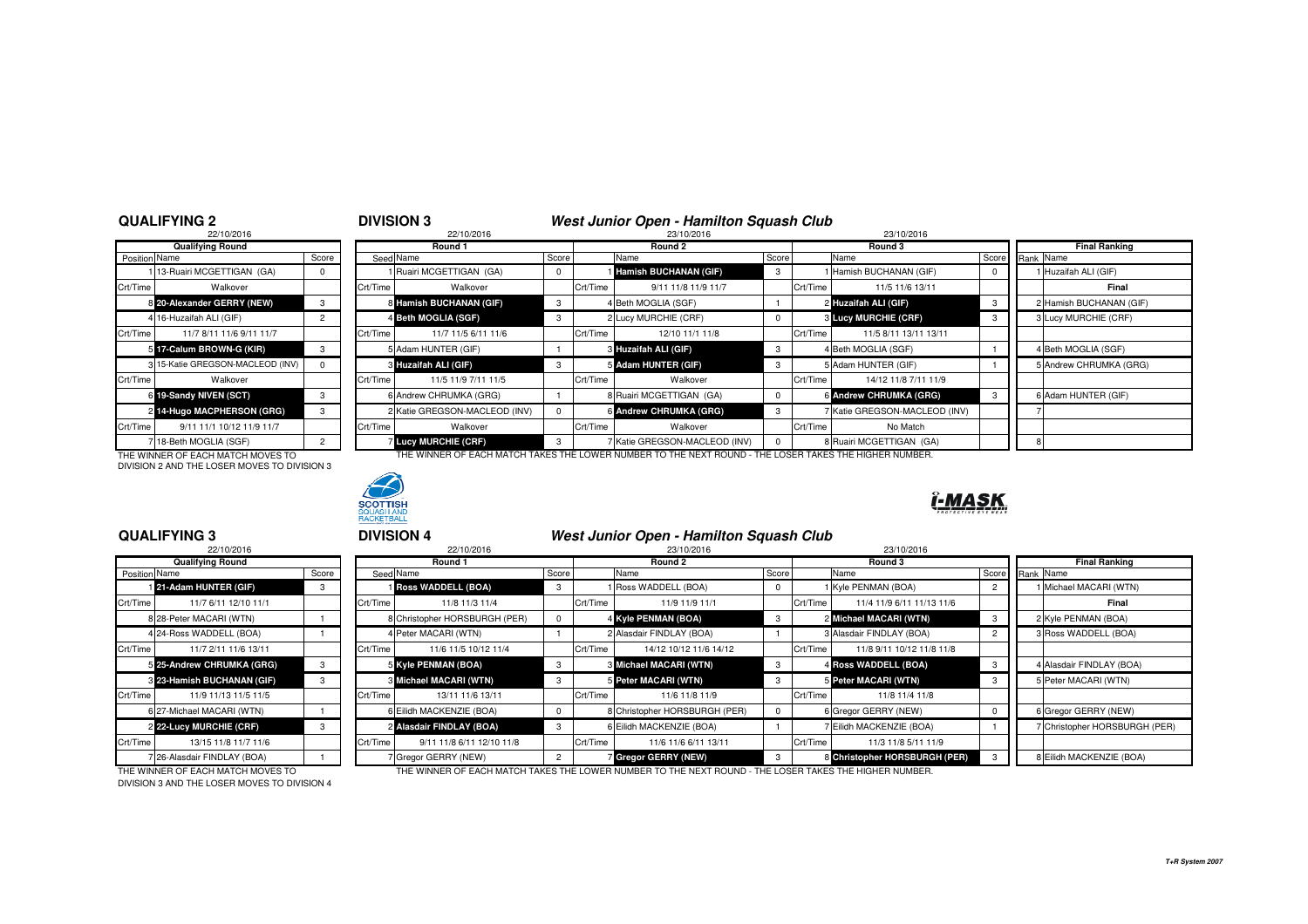### **QUALIFYING 4**

|               | 22/10/2016                       |          |          | 22/10/2016                     |
|---------------|----------------------------------|----------|----------|--------------------------------|
|               | <b>Qualifying Round</b>          |          |          | Round 1                        |
| Position Name |                                  | Score    |          | Seed Name                      |
|               | 29-Kyle PENMAN (BOA)             | 3        |          | Duncan HEGARTY (DUN)           |
| Crt/Time      | 11/7 11/4 11/2                   |          | Crt/Time | 11/9 10/12 11/8 1              |
|               | 8 36-Cathryn HEGARTY (DUN)       | 0        |          | 8 Louise HUNTER (DUN)          |
|               | 4 32-Eilidh MACKENZIE (BOA)      | 3        |          | 4 Cathryn HEGARTY (DUN)        |
| Crt/Time      | 11/4 11/9 15/13                  |          | Crt/Time | 8/11 11/2 2/11 11/4            |
|               | 5 33-Edith MACKENZIE (SCT)       | $\Omega$ |          | 5 Ruaridh MCINNES (GIF)        |
|               | 331-Duncan HEGARTY (DUN)         |          |          | 3 Charlie HENDERSON (GII       |
| Crt/Time      | 11/13 11/7 11/7 11/6             |          | Crt/Time | 12/10 11/6 11/9                |
|               | 6 35-Christopher HORSBURGH (PER) | 3        |          | 6 Andrew WIDELKO (SCT)         |
|               | 2 30-Gregor GERRY (NEW)          | 3        |          | 2 Edith MACKENZIE (SCT)        |
| Crt/Time      | 11/1 11/1 11/1                   |          | Crt/Time | 11/4 11//8 11/4                |
|               | 7 34-Charlie HENDERSON (GIF)     | $\Omega$ |          | <b>7 Catherine EDWARDS (ES</b> |

| 22/10/2016                        |       |          | 22/10/2016                       |                |          | 23/10/2016                                                                                             |       |          | 23/10/2016                |    |                           |
|-----------------------------------|-------|----------|----------------------------------|----------------|----------|--------------------------------------------------------------------------------------------------------|-------|----------|---------------------------|----|---------------------------|
| <b>Qualifying Round</b>           |       |          | Round 1                          |                |          | Round 2                                                                                                |       |          | Round 3                   |    | <b>Final Ranking</b>      |
| Position Name                     | Score |          | Seed Name                        | Score          |          | Name                                                                                                   | Score |          | Name                      |    | Score Rank Name           |
| 29-Kyle PENMAN (BOA)              |       |          | Duncan HEGARTY (DUN)             | 3              |          | Duncan HEGARTY (DUN)                                                                                   |       |          | Duncan HEGARTY (DUN)      |    | 1 Duncan HEGARTY (DUN)    |
| Crt/Time<br>11/7 11/4 11/2        |       | Crt/Time | 11/9 10/12 11/8 11/9             |                | Crt/Time | 11/7 11/9 11/7                                                                                         |       | Crt/Time | 11/6 8/11 11/4 13/11      |    | Final                     |
| 8 36-Cathryn HEGARTY (DUN)        |       |          | 8 Louise HUNTER (DUN)            |                |          | 4 Ruaridh MCINNES (GIF)                                                                                |       |          | 2 Catherine EDWARDS (ESC) |    | 2 Catherine EDWARDS (ESC) |
| 4 32-Eilidh MACKENZIE (BOA)       |       |          | 4 Cathryn HEGARTY (DUN)          | $\overline{2}$ |          | 2 Catherine EDWARDS (ESC)                                                                              |       |          | 3 Andrew WIDELKO (SCT)    |    | 3 Ruaridh MCINNES (GIF)   |
| Crt/Time<br>11/4 11/9 15/13       |       | Crt/Time | 8/11 11/2 2/11 11/4 13/11        |                | Crt/Time | 11/8 11/9 5/11 5/11 11/4                                                                               |       | Crt/Time | 10/12 8/11 11/6 11/5 11/7 |    |                           |
| 5 33-Edith MACKENZIE (SCT)        |       |          | 5 Ruaridh MCINNES (GIF)          | 3              |          | 3 Andrew WIDELKO (SCT)                                                                                 |       |          | 4 Ruaridh MCINNES (GIF)   |    | 4 Andrew WIDELKO (SCT)    |
| 3 31-Duncan HEGARTY (DUN)         |       |          | 3 Charlie HENDERSON (GIF)        | $^{\circ}$     |          | 5 Cathryn HEGARTY (DUN)                                                                                |       |          | 5 Louise HUNTER (DUN)     | -3 | 5 Louise HUNTER (DUN)     |
| Crt/Time<br>11/13 11/7 11/7 11/6  |       | Crt/Time | 12/10 11/6 11/9                  |                | Crt/Time | 5/11 11/5 11/3 9/11 11/6                                                                               |       | Crt/Time | 11/2 11/1 11/2            |    |                           |
| 6 35-Christopher HORSBURGH (PER)  |       |          | 6 Andrew WIDELKO (SCT)           | 3              |          | 8 Louise HUNTER (DUN)                                                                                  | -3    |          | 6 Charlie HENDERSON (GIF) |    | 6 Charlie HENDERSON (GIF) |
| 2 30-Gregor GERRY (NEW)           |       |          | 2 Edith MACKENZIE (SCT)          | $^{\circ}$     |          | 6 Charlie HENDERSON (GIF)                                                                              |       |          | 7 Edith MACKENZIE (SCT)   |    | 7 Cathryn HEGARTY (DUN)   |
| Crt/Time<br>11/1 11/1 11/1        |       | Crt/Time | 11/4 11//8 11/4                  |                | Crt/Time | 11/8 6/11 11/13 11/9 11/7                                                                              |       | Crt/Time | 11/3 4/11 11/2 11/6       |    |                           |
| 7 34-Charlie HENDERSON (GIF)      |       |          | <b>Z Catherine EDWARDS (ESC)</b> | 3              |          | 7 Edith MACKENZIE (SCT)                                                                                |       |          | 8 Cathryn HEGARTY (DUN)   |    | 8 Edith MACKENZIE (SCT)   |
| THE WINNER OF EACH MATCH MOVES TO |       |          |                                  |                |          | THE WINNER OF EACH MATCH TAKES THE LOWER NUMBER TO THE NEXT ROUND - THE LOSER TAKES THE HIGHER NUMBER. |       |          |                           |    |                           |

DIVISION 4 AND THE LOSER MOVES TO DIVISION 5



## ĭ-MASK

#### 22/10/2016**Qualifying RoundPosition Name** 1 37-Anna HALLIDAY (CRF)

**QUALIFYING 5**

| Crt/Time | 13/15 11/9 11/5 11/2         |   | Crt/Time |        |
|----------|------------------------------|---|----------|--------|
|          | 8 44-Ruaridh MCINNES (GIF)   | 3 |          | 8 Roi  |
|          | 4 40-Oonagh O'SULLIVAN (GIF) | 0 |          | Lew    |
| Crt/Time | 11/5 11/7 11/8               |   | Crt/Time |        |
|          | 541-Andrew WIDELKO (SCT)     | 3 |          | 5 Felt |
|          | 3 39-Louise HUNTER (DUN)     | 3 |          | 3 Oliv |
| Crt/Time | 7/11 11/5 11/6 11/6          |   | Crt/Time |        |
|          | 6 43-Lewis THOMSON (DBY)     |   | 6        | Bye    |
|          | 238-Catherine EDWARDS (ESC)  | 3 |          | Oor    |
| Crt/Time | 11/6 11/4 11/8               |   | Crt/Time |        |
|          | 742-Oliver HUNTER (BOA)      |   |          | Huc    |

|               | 22/10/2016                      |       |          | 22/10/2016                |            |          | 23/10/2016                   |       |          | 23/10/2016                 |    |                           |
|---------------|---------------------------------|-------|----------|---------------------------|------------|----------|------------------------------|-------|----------|----------------------------|----|---------------------------|
|               | <b>Qualifying Round</b>         |       |          | Round 1                   |            |          | Round 2                      |       |          | Round 3                    |    | <b>Final Ranking</b>      |
| Position Name |                                 | Score |          | Seed Name                 | Score      |          | Name                         | Score |          | Name                       |    | Score Rank Name           |
|               | 137-Anna HALLIDAY (CRF)         |       |          | 1 Anna HALLIDAY (CRF)     | $^{\circ}$ |          | <b>Bory CAMPBELL (BOA)</b>   |       |          | <b>Bory CAMPBELL (BOA)</b> |    | 1 Rory CAMPBELL (BOA)     |
| Crt/Time      | 13/15 11/9 11/5 11/2            |       | Crt/Time | 11/7 11/5 11/5            |            | Crt/Time | 11/2 11/9 11/3               |       | Crt/Time | 11/7 11/9 11/6             |    | Final                     |
|               | 8 44-Ruaridh MCINNES (GIF)      |       |          | 8 Rory CAMPBELL (BOA)     | 3          |          | 4 Felix WOOD (BOA)           |       |          | 2 Oliver HUNTER (BOA)      |    | 2 Oliver HUNTER (BOA)     |
|               | 4 40-Oonagh O'SULLIVAN (GIF)    |       |          | 4 Lewis THOMSON (DBY)     | $^{\circ}$ |          | 2 Oonagh O'SULLIVAN (GIF)    |       |          | 3 Oonagh O'SULLIVAN (GIF)  |    | 3 Oonagh O'SULLIVAN (GIF) |
| Crt/Time      | 11/5 11/7 11/8                  |       | Crt/Time | 11/3 11/6 11/6            |            | Crt/Time | 11/8 11/5 4/11 11/7          |       | Crt/Time | 14/16 11/7 11/4 14/12      |    |                           |
|               | 5 41-Andrew WIDELKO (SCT)       |       |          | 5 Felix WOOD (BOA)        | 3          |          | <b>3 Oliver HUNTER (BOA)</b> | -3    |          | 4 Felix WOOD (BOA)         |    | 4 Felix WOOD (BOA)        |
|               | <b>8 39-Louise HUNTER (DUN)</b> |       |          | 3 Oliver HUNTER (BOA)     | 3          |          | 5 Lewis THOMSON (DBY)        |       |          | 5 Anna HALLIDAY (CRF)      |    | 5 Hugo HEMMATI (ESC)      |
| Crt/Time      | 7/11 11/5 11/6 11/6             |       | Crt/Time | SAT-12:30-3               |            | Crt/Time | SUN-10:40-3                  |       | Crt/Time | 11/6 11/6 17/15            |    |                           |
|               | 6 43-Lewis THOMSON (DBY)        |       |          | 6 Bye                     | $^{\circ}$ |          | 8 Anna HALLIDAY (CRF)        |       |          | 6 Hugo HEMMATI (ESC)       | -3 | 6 Anna HALLIDAY (CRF)     |
|               | 2 38-Catherine EDWARDS (ESC)    |       |          | 2 Oonagh O'SULLIVAN (GIF) | 3          |          | 6 Bye                        |       |          | 7 Bye                      |    | 7 Lewis THOMSON (DBY)     |
| Crt/Time      | 11/6 11/4 11/8                  |       | Crt/Time | 2/11 11/9 11/4 11/9       |            | Crt/Time | SUN-10:40-4                  |       | Crt/Time | Walkover                   |    |                           |
|               | 7 42-Oliver HUNTER (BOA)        |       |          | 7 Hugo HEMMATI (ESC)      |            |          | Hugo HEMMATI (ESC)           |       |          | 8 Lewis THOMSON (DBY)      |    | 8 Bye                     |

DIVISION 5 AND THE LOSER MOVES TO DIVISION 6

THE WINNER OF EACH MATCH MOVES TO THE WINNER OF EACH MATCH TAKES THE LOWER NUMBER TO THE NEXT ROUND - THE LOSER TAKES THE HIGHER NUMBER.

<sup>4</sup> **DIVISION 5 West Junior Open - Hamilton Squash Club**